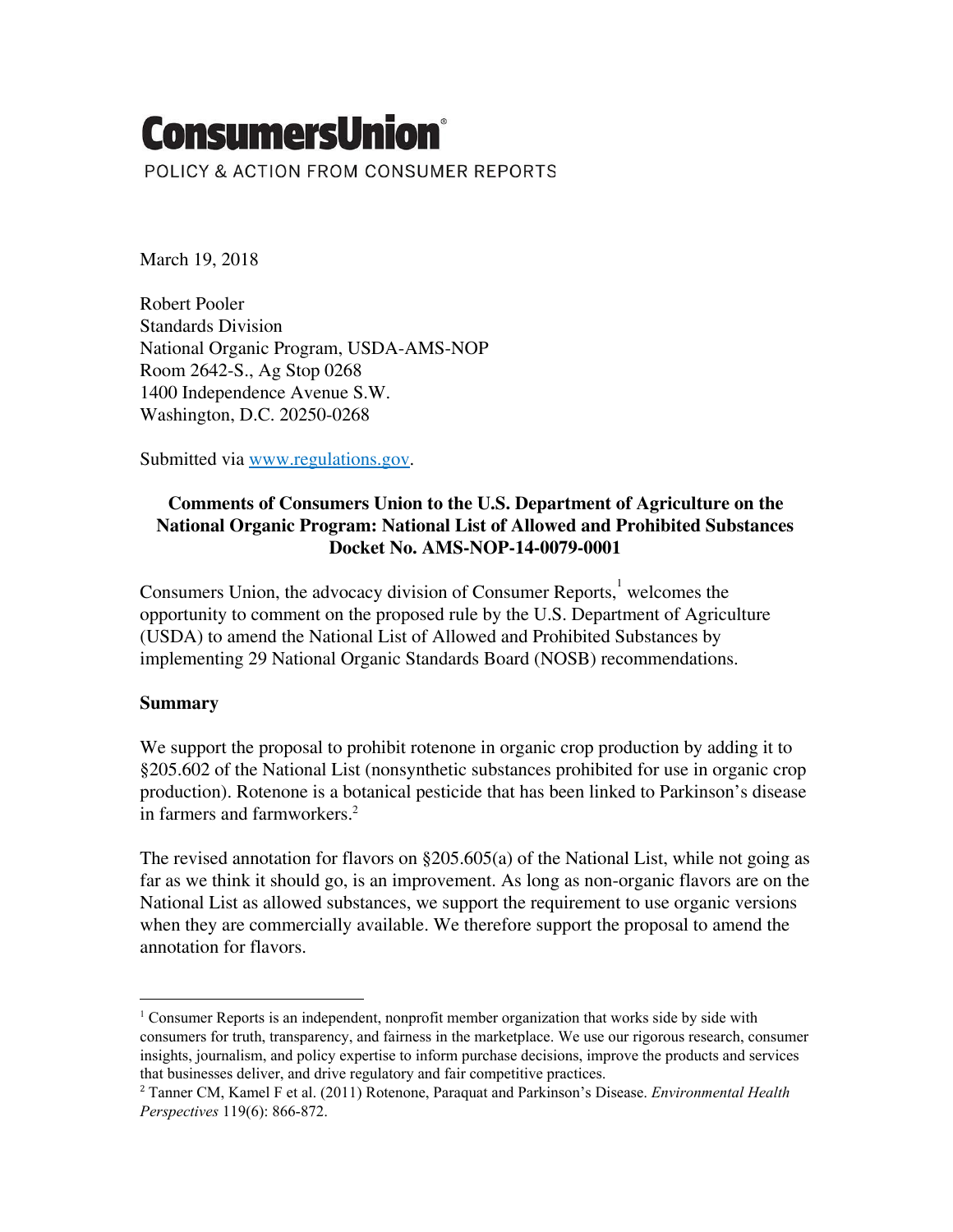We urge the USDA to implement the 2016 NOSB recommendation to remove carrageenan from §205.605(a) of the National List, thereby prohibiting it as an ingredient in organic foods.

Finally, we think too much time has passed since the NOSB's recommendations to allow calcium borogluconate (2000), activated charcoal (2002), calcium propionate (2002), kaolin pectin (2002), mineral oil (2002), and propylene glycol (2002). Since these materials have not been allowed in organic production due to lack of action, they may not be as essential today as they were when the NOSB made their recommendations in 2000 and 2002. We therefore urge the USDA to request that the NOSB reevaluate these materials.

## **Rotenone**

We strongly support the proposal to add rotenone to  $\S 205.602$  of the National List, thereby prohibit its use in organic crop production. Its use in organic crop production should be prohibited because it poses risks to human health, primarily to farmers and farmworkers.

Rotenone is a natural (nonsynthetic) substance, extracted from a plant and considered a botanical pesticide. While it is unlikely to pose a risk to consumers from residues on produce, it poses a risk to farmers and farmworkers. In experimental animal models, rotenone has been shown to inhibit mitochondrial complex I, induce loss of nigral dopaminergic neurons, and lead to behavioral changes associated with human Parkinson's disease.  $A$  2011 case-control study found that the use of rotenone by pesticide applicators and farmers is associated with the development of Parkinson's disease.<sup>4</sup>

While rotenone is no longer offered for sale in the United States, it is still in use in other countries. Since rotenone is a natural substance, it is not automatically prohibited for use on organic farms. Until the USDA adds it to the National List as a prohibited substance, crops sprayed with it can be sold as "organic." This is not what consumers expect when they buy foods labeled "organic." According to a Consumer Reports survey conducted in 2015, the vast majority of consumers (89%) think that the organic label should mean that no pesticides were used. 5

<sup>&</sup>lt;sup>3</sup> Henchcliffe C and Beal M. (2008). Mitochondrial biology and oxidative stress in Parkinson disease pathogenesis. *Nature Clinical Practice. Neurology, 4*(11), 600-609.

<sup>4</sup> Tanner CM, Kamel F et al. (2011) Rotenone, Paraquat and Parkinson's Disease. *Environmental Health Perspectives* 119(6): 866-872.

<sup>5</sup> Consumer Reports National Research Center, *Natural Food Labels Survey: 2015*

*Nationally-Representative Phone Survey,* Survey Research Report (Jan. 29, 2016) (online at

http://greenerchoices.org/wp-content/uploads/2016/08/CR\_2015\_Natural\_Food\_Labels\_Survey.pdf)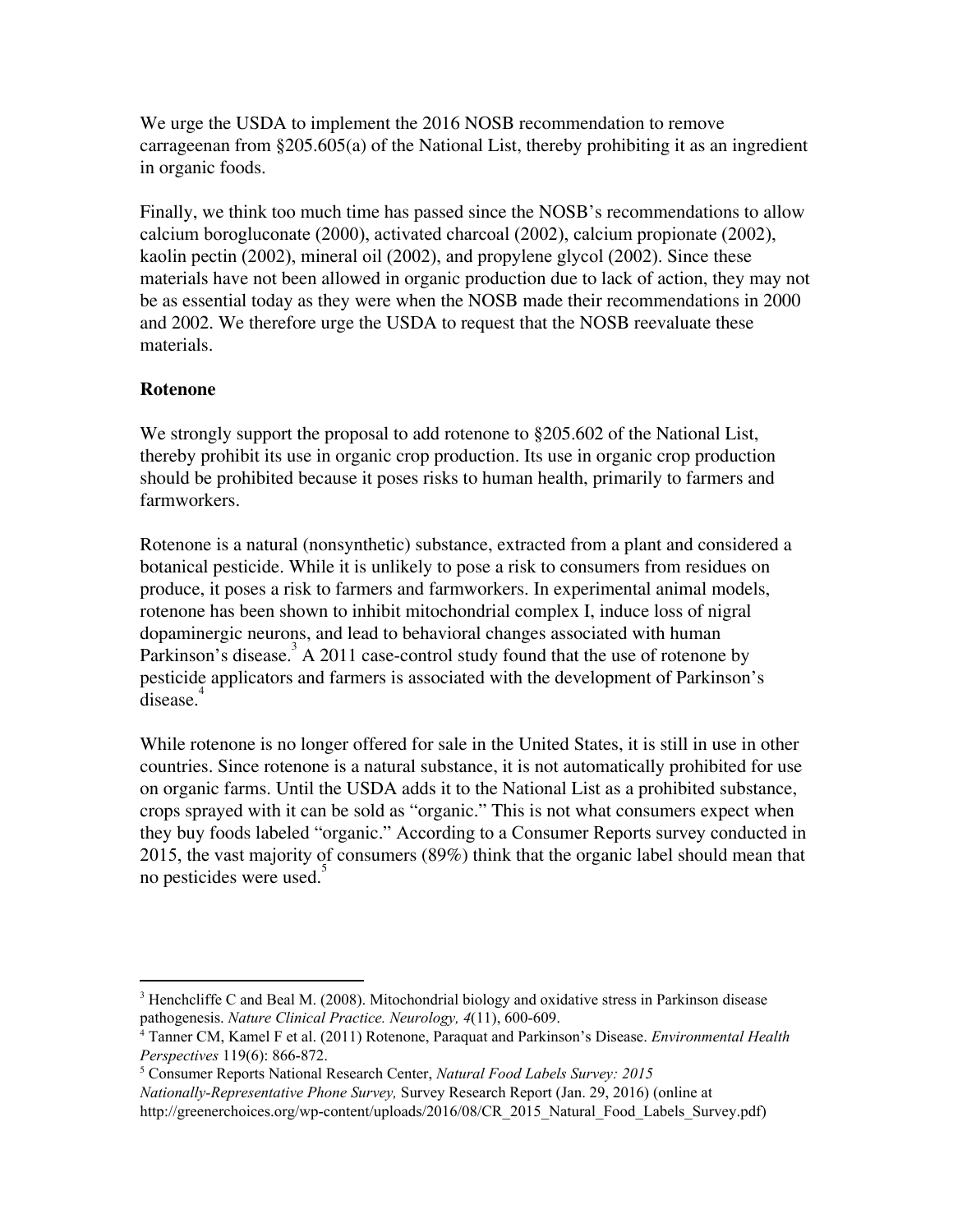Public comments submitted to the NOSB in 2012 reveal that rotenone is still in use to grow crops like bananas on certified organic farms abroad.<sup>6</sup> It appears to be used as well in the production of imported olives<sup>7</sup> and tea.<sup>8</sup>

Both the NOSB's crops subcommittee and the full board determined that rotenone meets all criteria under the Organic Foods Production Act of 1990 (OFPA) for prohibiting the use of a natural substance in organic farming. $\degree$  The NOSB noted that rotenone has adverse environmental and health impacts, lacks essentiality, and is incompatible with organic principles. For these reasons, the NOSB voted unanimously in 2012 to recommend to the Secretary of Agriculture that rotenone be added to the National List §205.602 as a prohibited natural substance in organic crop production.

We strongly support the proposed rule to follow through on this recommendation and prohibit rotenone in organic production.

## **Natural Flavors**

We support the proposal to revise the annotation for flavors in §205.605(a) of the National List. The annotation would require the use of organic flavors when they are commercially available. Organic ingredients should be used in certified organic foods.

Ideally, processed foods with the organic label would contain only certified organic ingredients, and the food's flavor would be entirely the result of flavors occurring naturally in these ingredients rather than from adding non-organic flavor substances. In fact, §205.600(b)(4) of the federal organic regulations states that substances should not be added to the National List if their primary use is to recreate or improve flavors. Recreating or improving flavors seems to be the only purpose of the flavors that are on the National List.

<sup>6</sup> According to our analysis of the USDA Pesticide Data Program 2010-2015 data, there are no residues of rotenone detected on fruits and vegetables. Bananas were tested in 2012, 2013 and 2014.

<sup>&</sup>lt;sup>7</sup> Simeone V, Baser N et al. (2009) Residues of rotenone, azadirachtin, pyrethrins, and copper used to control Bactrocera oleae (Gmel.) in organic olives and oil. *Food Additives and Contaminants* 26 (04): 475-481.

<sup>&</sup>lt;sup>8</sup> Han B, Dong W et al. (2004) Present situation of pesticide residues and biological suppression of pests and diseases in Chinese tea gardens. *International Journal of Tea Science* 3. Available online: https://repository.up.ac.za/bitstream/handle/2263/8412/Han\_2004.pdf?sequence=1

<sup>&</sup>lt;sup>9</sup> OFPA states, "the National List may prohibit the use of specific natural substances in an organic farming or handling operation that are otherwise allowed under this title only if—

<sup>(</sup>A) the Secretary determines, in consultation with the Secretary of Health and Human Services and

the Administrator of the Environmental Protection Agency, that the use of such substances—

<sup>(</sup>i) would be harmful to human health or the environment; and

<sup>(</sup>ii) is inconsistent with organic farming or handling, and the purposes of this title; and

<sup>(</sup>B) the specific prohibition is developed using the procedures specified in subsection (d).

Subsection (d) lays out the procedure for establishing the National List:

The National List established by the Secretary shall be based upon a proposed national list or proposed amendments to the National List developed by the National Organic Standards Board."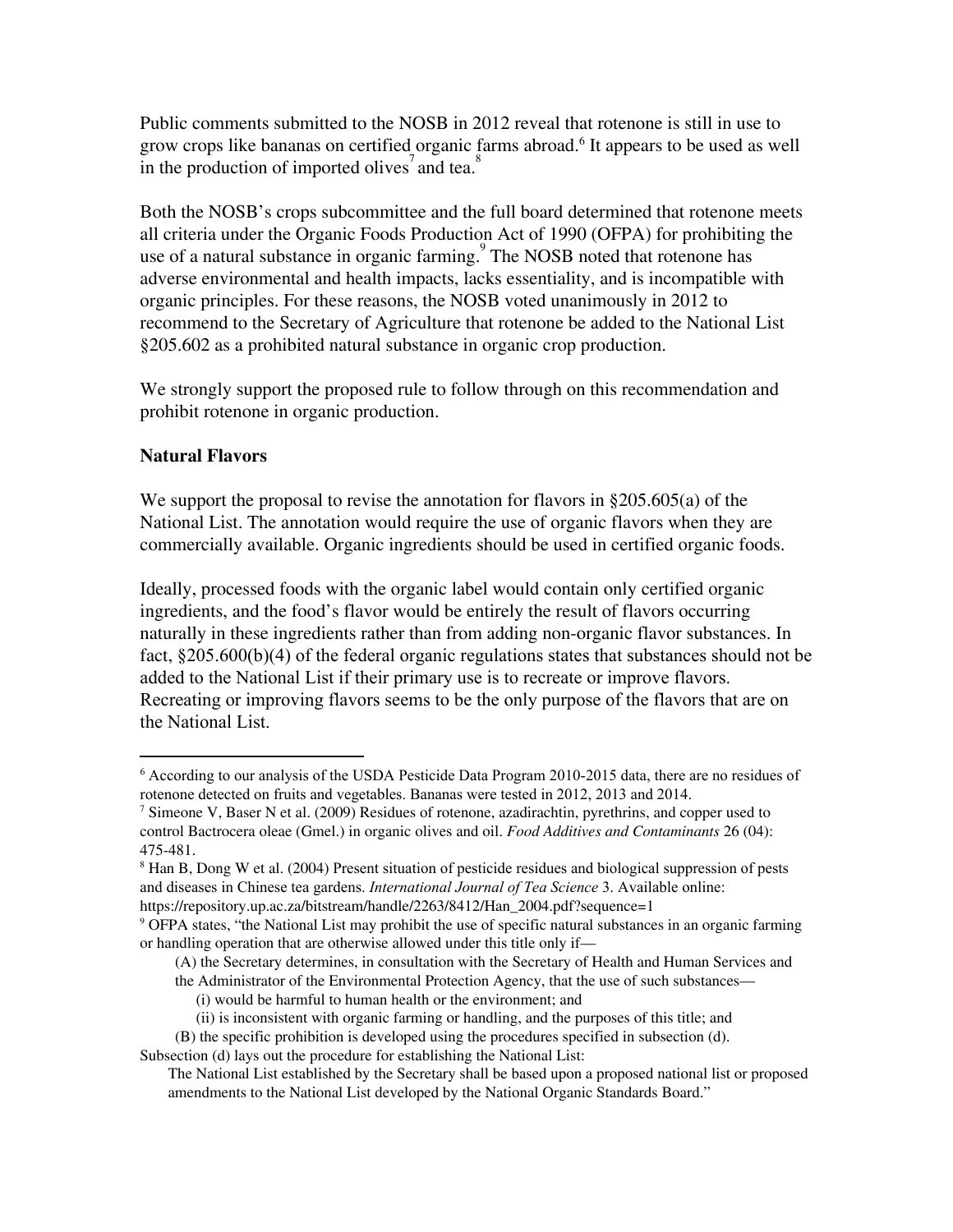While we continue to advocate for the removal of flavors from §205.605(a) of the National List, we support this revised annotation as recommended by the NOSB at its October 2015 meeting. The revised annotation is an improvement, since it would require the use of organic flavors when they are commercially available. The annotation maintains the prohibition on the use of synthetic sources, synthetic solvents and carrier systems, and artificial preservatives in flavors added to foods labeled "organic."

This is an important annotation, since the vast majority of consumers expect organic foods to be free from these materials. According to a Consumer Reports survey conducted in 2015, 86% of consumers think that the organic label on packaged foods should mean that no artificial ingredients or colors were used and 86% of consumers think that no artificial materials or chemicals were used during processing.<sup>10</sup>

#### **Carrageenan**

This proposed rule implements 29 NOSB recommendations on National List materials, but leaves out a critical recommendation: to remove carrageenan from §205.605(a) of the National List. The NOSB recommended removal of carrageenan from the National List at its November 2016 meeting.

Carrageenan is a non-organically produced, nonsynthetic ingredient derived from seaweed. It has no nutritional value; rather, food processors add carrageenan as a stabilizer and to change the texture, structure and physical appearance of foods, like dairy foods, plant-based beverages, and lunch meats.

The Organic Foods Production Act of 1990 (OFPA) requires that prohibited materials may be added to the National List for a five-year period only if the use of such substances would not be harmful to human health or the environment, and only if it is considered essential because no alternatives exist.

We are concerned with the impact of carrageenan on human health. Research points to undegraded carrageenan (the type used in foods) causing inflammation.<sup>11</sup> Laboratory

<sup>10</sup> Consumer Reports National Research Center, *Natural Food Labels Survey: 2015*

*Nationally-Representative Phone Survey,* Survey Research Report (Jan. 29, 2016) (online at http://greenerchoices.org/wp-content/uploads/2016/08/CR\_2015\_Natural\_Food\_Labels\_Survey.pdf)

 $11$  Borthakur A, Bhattacharyya S, et al. (2007) Carrageenan induces interleukin-8 production through distinct Bcl10 pathway in normal human colonic epithelial cells. *American Journal of Physiology, Gastrointestinal and Liver Physiology* 292(3): G829-38.

Bhattacharyya, S., Dudeja, P.K. et al. (2008) Carrageenan-induced NFkappaB activation depends on distinct pathways mediated by reactive oxygen species and Hsp27 or by Bcl10. *Biochimica and Biophysica Acta* 1780(7-8): 973-82.

Bhattacharyya S, Borthakur A et al. (2010) B-call CLL/lymphoma 10 (BCL10) is required for NF-kappaB production by both canonical and noncanonical pathways and for NF-kappaB-inducing kinase (NIK) phosphorylation. *Journal of Biological Chemistry* 285: 522-30.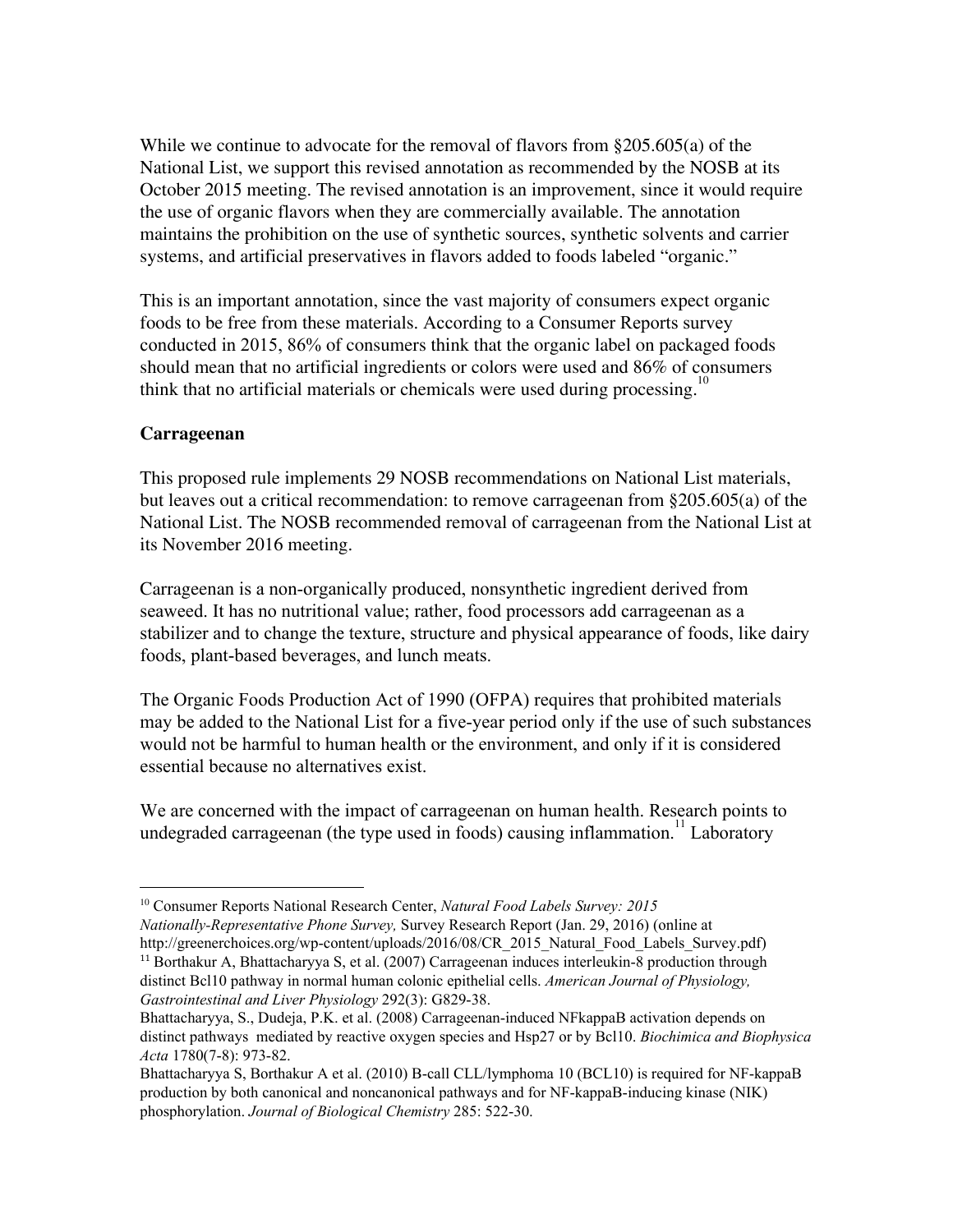research in animals has shown ulcerative colitis-like disease and intestinal lesions and ulcerations in some animals.<sup>12</sup> Additional studies in animals have shown carrageenan may act as a promoter of colon tumors.<sup>1</sup>

Research, including studies sponsored by the trade group for carrageenan manufacturers, suggests that food-grade carrageenan contains degraded carrageenan.<sup>14</sup> Degraded carrageenan is listed as possibly carcinogenic to humans (group 2B) by the World Health Organization's International Agency for Research on Cancer (IARC).<sup>15</sup> More research is necessary to determine the extent of degraded carrageenan in the food supply and its effect on human health.

Recent research suggests that carrageenan may also contribute to insulin resistance and to the development of Type 2 diabetes. Additional research on this topic is currently

Engster M and Abraham R. (1976) Cecal response to different molecular weights and types of carrageenan in the guinea pig. *Toxicology and Applied Pharmacology* 38: 265-282.

<http://dx.doi.org/10.1155/2015/513429>

Borthakur A, Bhattacharyya S et al. (2012) Prolongation of carrageenan-induced inflammation in human colonic epithelial cells by activation of an NK-kappaB-BCL10 loop. *Biochimica and Biophysica Acta* 1822(8): 1300-7.

<sup>12</sup> Watt J and Marcus R. (1969) Ulcerative colitis in the guinea-pig caused by seaweed extract. *Journal of Pharmacy and Pharmacology* 21: 187S-188S.

Grasso P, Sharratt M et al. (1973) Studies on carrageenan and large-bowel ulceration in mammals. *Food and Cosmetics Toxicology* 11:555-564.

Corpet DE, Tache S et al (1997) Carrageenan given as a jelly does not initiate, but promotes the growth of aberrant crypt foci in the rat colon. *Cancer Letters* 114:53-55.

<sup>&</sup>lt;sup>13</sup> Watanabe K, Reddy BS et al. (1978) Effect of dietary undegraded carrageenan on colon carcinogenesis in F344 rats treated with azoxymethane or methylnitrosourea. *Cancer Research* 38:4427-4430.

Arakawe S, Okumua M et al (1986) Enhancing effect of carrageenan on the induction of rat colonic tumors by 1,2-dimethylhydrazine and its relation to B-glucuronidase activities in feces and other tissues. *Journal of Nutritional Science and Vitaminology* 32:481-485.

<sup>&</sup>lt;sup>14</sup> Marinalg International, "Status Report on the work of Marinalg International to measure the molecular weight distribution of carrageenan and PES in order to meet the EU specification: less than 5% below 50,000 daltons."

Capron I, Yvon M and Muller G (1996) In-vitro gastric stability of carrageenan. Food Hydrocolloids 10(2): 239-244

Ekström LG (1985) Molecular-weight-distribution and the behaviour of kappa-carrageenan on hydrolysis. Part II. Carbohydrate Research 135: 283-289

Ekström L.G. and Kuivinen J (1983) Molecular weight distribution and hydrolysis behaviour of carrageenans. Carbohydrate Research 116: 89-94

<sup>&</sup>lt;sup>15</sup> International Agency for Research on Cancer (IARC), Agents Classified by the IARC Monographs, Volumes 1-110. Available online at

http://monographs.iarc.fr/ENG/Classification/ClassificationsGroupOrder.pdf

<sup>16</sup> Bhattarachyya S, O'Sullivan I et al. (2012) Exposure to the common food additive carrageenan leads to glucose intolerance, insulin resistance and inhibition of insulin signalling in HepG2 cells and C57BL/6J mice. *Diabetologia* 55(1): 194-203.

Bhattacharyya S, Feferman L et al. (2015) Exposure to Common Food Additive Carrageenan Alone Leads to Fasting Hyperglycemia and in Combination with High Fat Diet Exacerbates Glucose Intolerance and Hyperlipidemia without Effect on Weight. *Journal of Diabetes Research*.